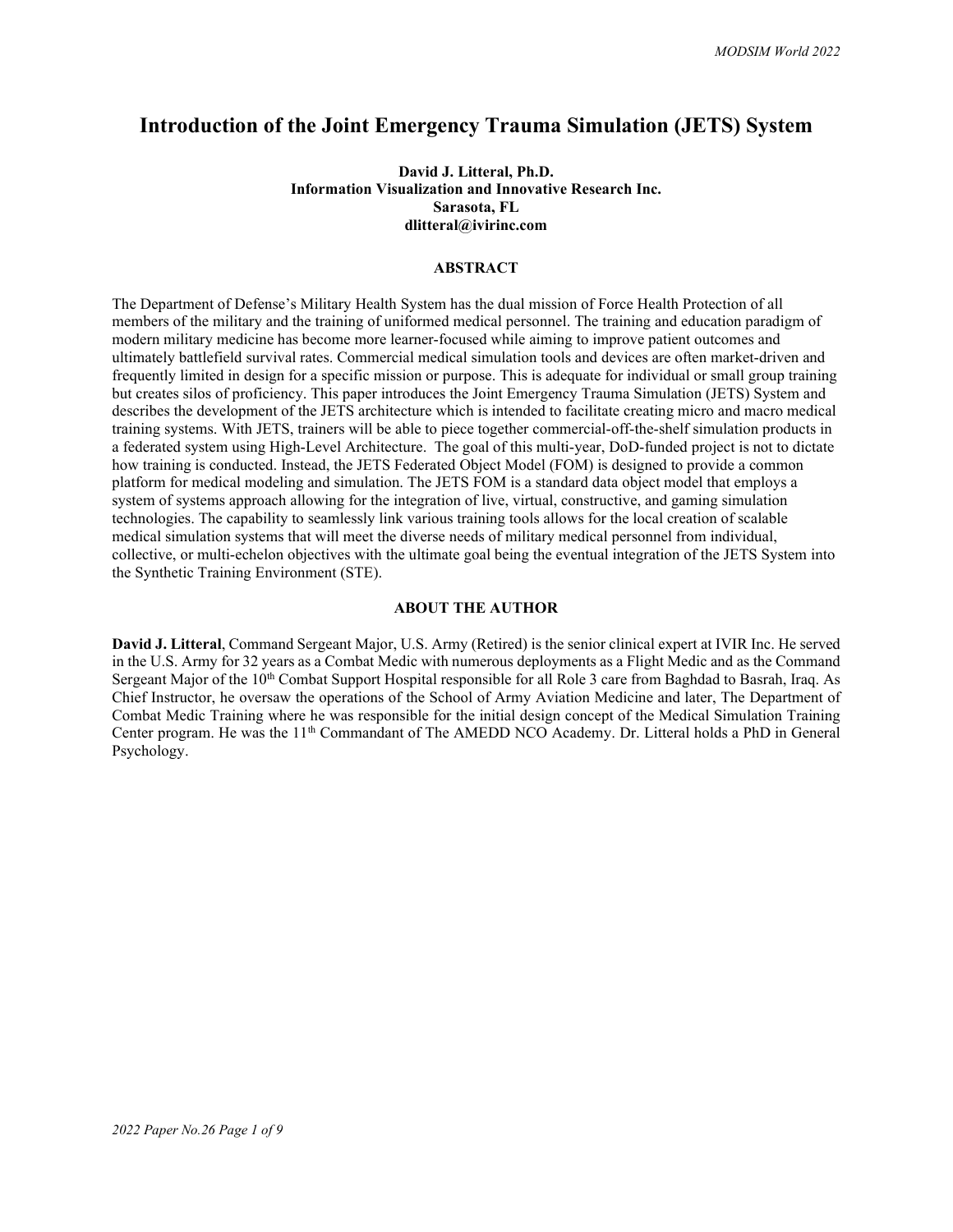# **Developing Micro and Macro Simulation Systems for Training Tactical Healthcare Personnel**

**David J. Litteral Information Visualization and Innovative Research Inc. Sarasota, FL [dlitteral@ivirinc.com](mailto:dlitteral@ivirinc.com)**

#### **PURPOSE**

This paper introduces the concept of future medical modeling and simulation systems used as training components to prepare tactical healthcare personnel for Multi-Domain Operations (MDO). Further, this presentation explores the development of a federated, modular system of systems that will engage clinicians in researching and training as part of the readiness mission. The next generation of providers within all roles of care will benefit from the work that has been accomplished during the Joint Emergency Trauma Simulation (JETS) System and the Prolonged Field Care Training Programs.

#### **BACKGROUND**

Prolonged Casualty Care (PCC) is a rapidly increasing concept of tactical prehospital care that may occur when evacuation times exceed the doctrinal goal of one-hour or the care is rendered in an austere or expeditionary region (JTS, 2021). The Pentagon predicts that the next conflict will likely entail a peer or near-peer competitor. In short, MDO is the preparation to defeat adversaries across the domains of land, sea, air, space, and cyberspace. For nearly two decades, the United States military has been able to move ill and wounded servicemembers from various battlefields within the *Golden Hour* because of its tactical and technical overmatch with recent adversaries. Facing a peer competitor means it may take several days to gain the air superiority necessary to confidently launch helicopter ambulances to evacuate casualties. All levels of providers may have to sustain their wounded for many days. Information Visualization and Innovative Research Inc. (IVIR) has been contracted by the DoD to evaluate the gaps that exist between current tenets of tactical combat casualty care (TC3) and those Key System Attributes (KSAs) likely required during MDO. Further, IVIR is responsible for developing a prototype of a modular Medical Modeling and Simulation (MM&S) architecture to facilitate training for the complexities of providing care over extended time periods across multiple roles of care. This includes situations with patient movements over areas of longdistance.

#### **PROBLEM**

Medical training often takes place within organizational silos. There is no singular medical simulation system which fully replicates the human body. An example of one challenge is the Glasgow Coma Scale (GCS). It is a simple, yet critical assessment tool to evaluate a casualty's level of consciousness. Unfortunately, the lack of animation in most mannequins makes an accurate GCS impossible to obtain without the intervention of faculty. The GCS problem can be solved by using a standardized patient or actor, but the vital signs of the actor are not likely to match those prescribed by the simulated patient's condition. Frequently, the solution to one simulation problem results in another limitation or obstacle. Many simulation labs piece together a variety of full-body and part-task trainers, or simply allow learners to ask, "what vital signs am I seeing?" Most workarounds detract from the suspension of disbelief needed to afford participants a deeper learning experience where they must rely on their own observations to develop decision-making abilities. Moreover, the temporary solutions often place greater administrative and cognitive loads on the instructors who are responsible for the training sessions. In addition to the problems attendant to unanimated training devices are the challenges of simulators that lack the sensors necessary to identify the interventions of the learners. This situation limits the physiology engine from independently interpreting the effects of the intervention and publishing a new patient condition. Finally, these systems which lack the sensors necessary to account for the actions of the learner, usually lack the technology to publish those data into the learning management systems.

Within MDO, tactical training scenarios for medical providers at all roles will expand from an average of one hour to possibly several days. Therefore, the complexity of the tasks the medic/corpsmen need to be proficient in and manage will increase. Having a common training architecture will become critical to conduct effective and efficient training events. JETS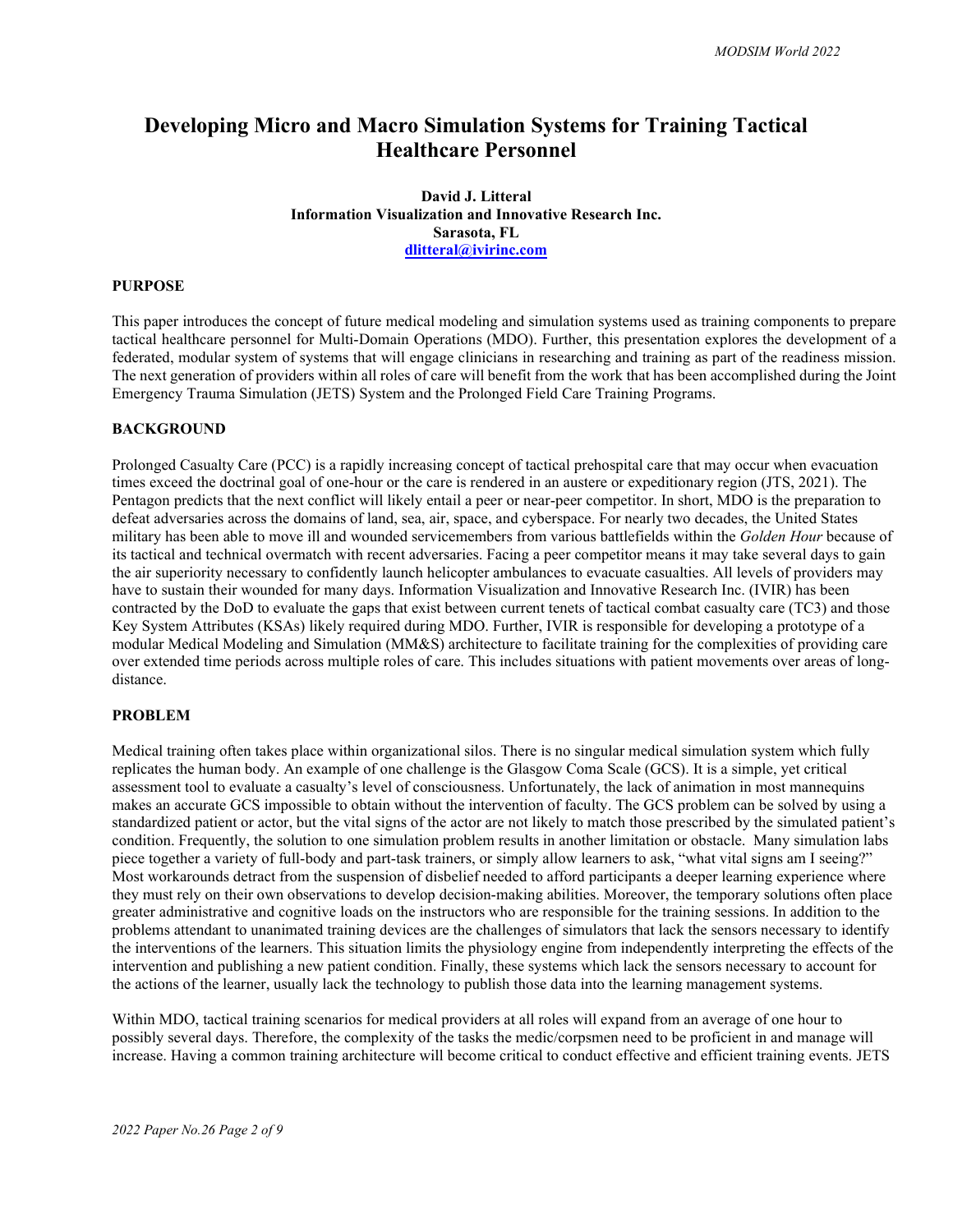is designed to enable trainers to digitally link government and commercial off the shelf (COTS) systems together to provide trainers with a beginning-to-end approach to training. JETS will provide the linkage for:

- Learning Management Systems
- Scenario Authoring Tools
- Smart Mannequins (computer enabled)
- Instructor and Student User Interfaces
- Smart Part-task Trainers (computer enabled)
- Virtual or Augmented Reality Patients
- Physiology Engines
- Medical Gamification Systems
- Logistical Tracking Modules
- After-Action Review Tools
- Learning Record Stores

In June 2021, The Department of the Army released sweeping changes to how the Army will train. Commanders are required to train one level down while evaluating two levels down (Department of the Army [DA], 2021). Multi-echelon medical training is encumbered by a lack of information flowing within the simulated roles of care. The JETS system of systems enables commanders and clinicians to take an active role in the training and readiness mission with their superior units as well as their subordinates. Data is communicated to the Learning Record Stores within the JETS architecture which will enable leaders to evaluate the qualification of their medical personnel and accurately determine the fiscal costs associated with doing so. Military Health Services commanders and clinicians can efficiently pull data to evaluate learner performance and adjust training using the authoring tools.

#### **APPROACH**

The PFCT/JETS architectures consist of a Medical Modeling and Simulation Federation Object Model (MMS FOM), developed within the Joint Emergency Trauma Simulation System (JETS) and Point of Injury Training Systems (POINTS) contracts as issued by Medical Technology Consortium (MTEC) and sponsored by Joint Program Committee-1 (JPC-1). The programs and the resulting architecture were born out of a need to reduce the silos in which medical training is often conducted and to retrain the force to become proficient in the complexities of PFC (Honold & Curry, 2019). The MMS FOM coupled with the Run Time Infrastructure (RTI) provides a modern mechanism for data transfer which will provide for a more integrated approach to training across the US military services, NATO, and partner nations. JETS is not intended to dictate training content or methodology. JETS employs the High-Level Architecture for the MMS FOM. Rather, it is designed to establish a standard language to enable communication between patient simulators and components. The JETS architecture enables a greater use of live, virtual, constructive, and gaming simulation technologies (LVCGST) to accomplish training needed by tactical medical personnel throughout the various roles of care.

In the early 1990's, the Defense Research and Engineering Department led the development of an interoperable and reusable standard for the purpose of combining numerous simulation systems. That standard known as High Level Architecture (HLA) became an international open source within the Institute of Electrical and Electronics Engineers (IEEE). HLA was not only recognized by NATO, but it was also recommended by NATO (Kuhl, Weatherly, & Dahmann, 1999). JETS is not part of the Synthetic Training Environment (STE). The DoD is in the early stages of determining the best architecture to be utilized for STE and what part medical will play.

With the JETS architecture, simulation components are divided into four essential levels according to the type and complexity of the training objectives. The individual component level consists of individual systems such as patient simulators, serious games, after-action review systems, and learning management systems. Most of those components function independently according to their designs. Any item that can operate on a digital network can likely be adapted to connect to the JETS network. The micro system level consists of multiple individual simulation components interacting together within the JETS architecture to create a single patient or localized training event (see Figure 1).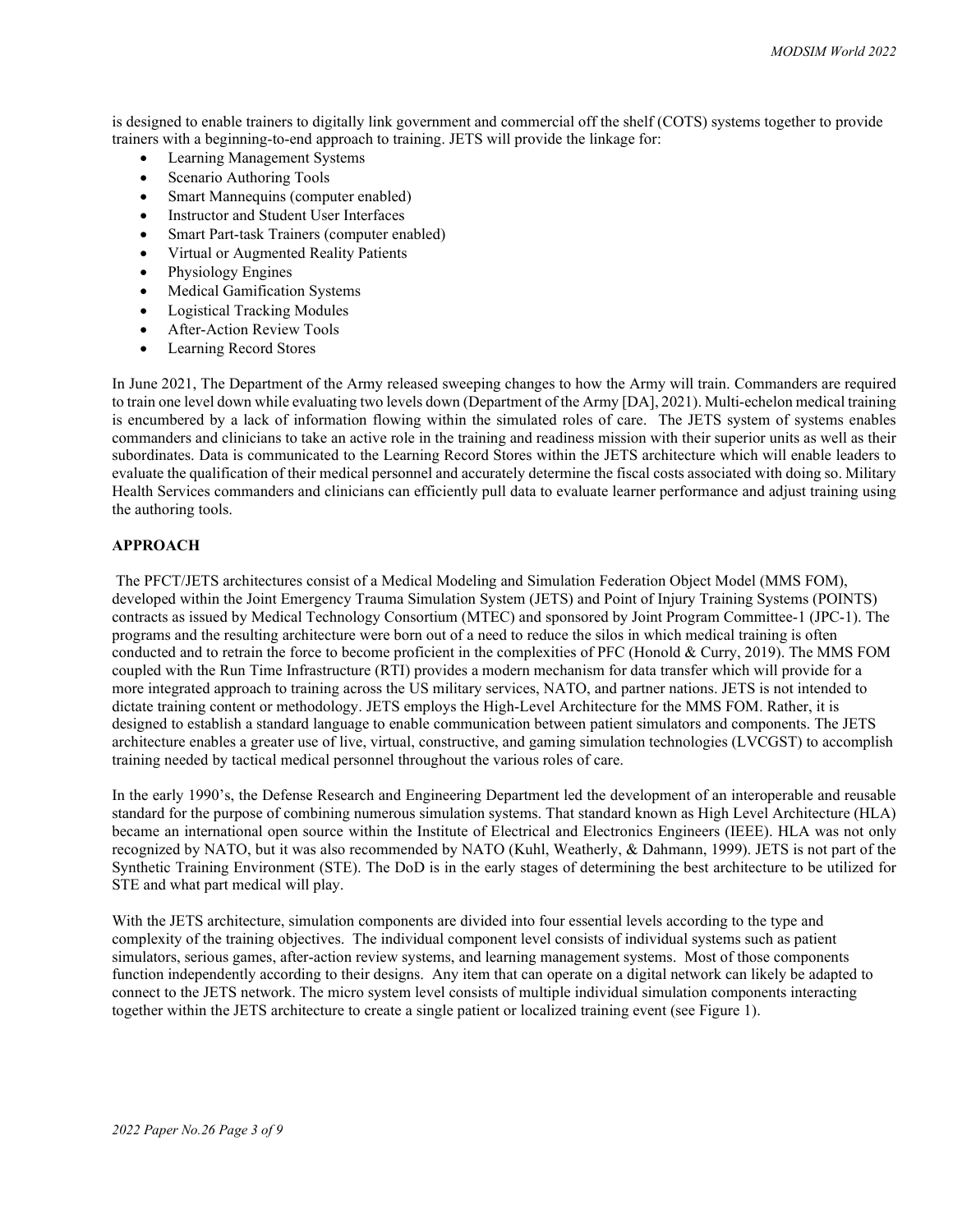

**Figure 1. Depiction of a JETS Micro System**

As shown in Figure 2, a macro simulation level is created by the JETS federation enabling multiple components and micro systems to communicate. An example of this could be a combined exercise employing two or more micro systems at distant sites such as Medics at Fort Carson, Colorado, working on a simulated patient. Upon completion of the scenario by the medics in Colorado, the physiology of the patient is digitally transferred via the cloud to Flight Paramedics learners at Fort Hood, Texas as they prepare for an upcoming deployment. The data is the only thing that travels allowing the learners to remain at home station. The mega system level is the combination of multiple macro systems and DoD support systems. An example of this could be a pandemic response exercise held at multiple military installations around the world, while the overall exercise is being coordinated at Defense Health Agency Headquarters. The mega system would likely be a depiction of a large-scale medical exercise within the future Synthetic Training Environment (STE) and will use all levels of the components discussed in this paper.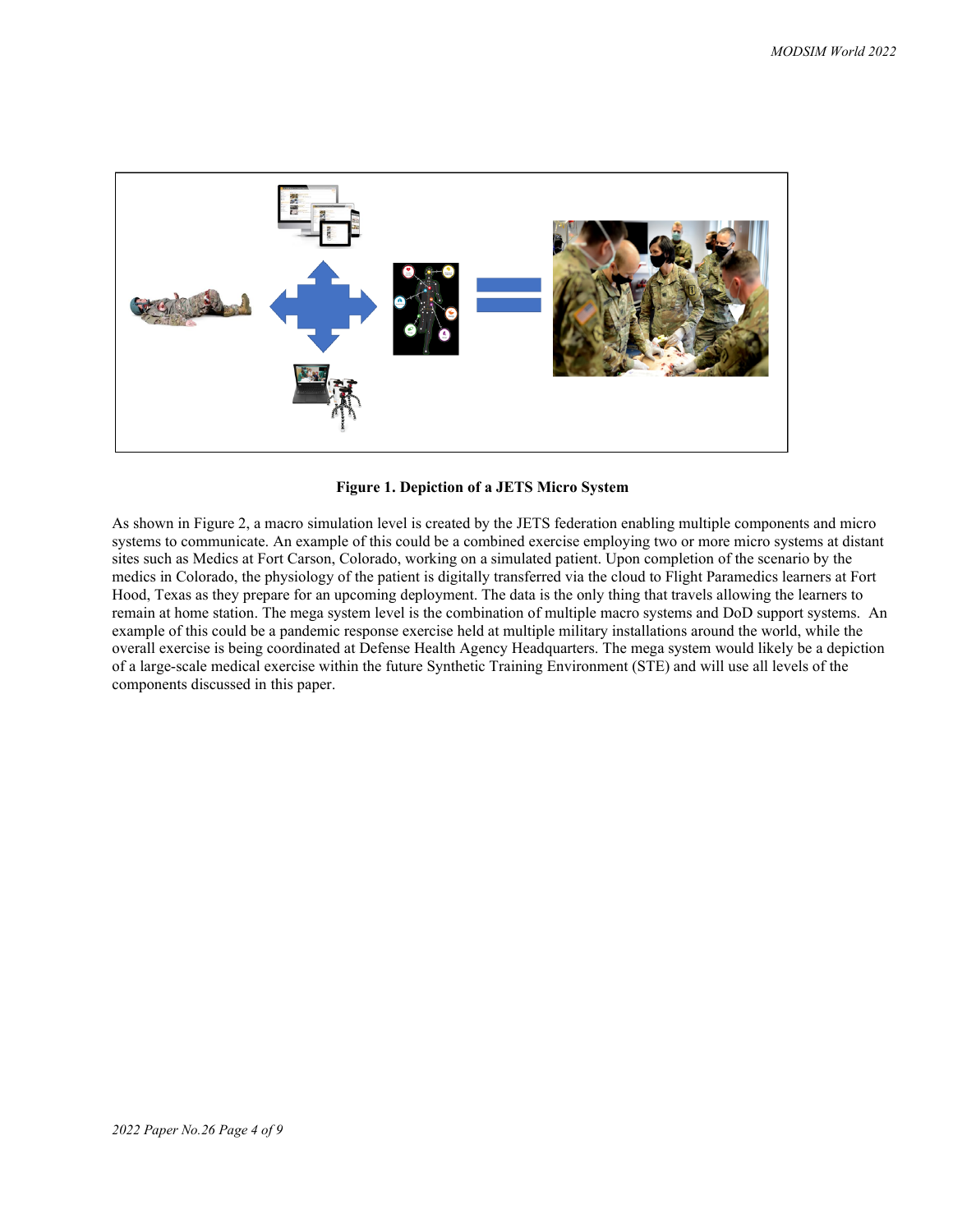

#### **Figure 2. Depiction of Macro System**

Many of the mannequins' physiologies at the center of medical simulation are driven by state engines. On command, the state engine moves the condition of the patient from one state or condition to the next. In order to meet the dynamic requirements of the greatest degree of fidelity in medical simulation, a true physiology engine is needed. This is especially true if training scenarios, like those needed for MDO, are designed to demonstrate injuries and illnesses over prolonged periods of time under austere conditions. The researcher's company, IVIR has successfully partnered with HC Simulation, who is affiliated with University of Mississippi, to use HumMod, their proprietary human physiology engine. For the purpose of the PFCT prototype, IVIR contracted HumMod to develop several mathematical models of various patient conditions. Among them were 3<sup>rd</sup> degree burns, Leishmaniases, Scrub Typhus, Multi-systems Trauma, and Sepsis, to name a few. The goal was to develop realistic trauma and disease, non-battle injury (DNBI) states based on the most likely geographical locations for an MDO confrontation (Eastern Europe and/or Asia). One can see the value in having a mathematical model of an injury or disease state portrayed over 72 to 96 hours (see Figure 3). Independently, the high-fidelity physiology engine is of limited value. However, when combined with a mannequin, serious game, or learning record store, the physiology engine gains in its level of importance.

Lastly, capturing the performance of the learners training with the system is a critical aspect of JETS. The architecture provides an avenue for data to be passed into the learning record stores (LRS) and service-appropriate learning management systems. The collection of data begins by utilizing a federated after-action review system which captures performance and provides event-based bookmarks. Step-by-step learner performance is tracked by the instructor utilizing Training Assessment & Capability Reporting (TrACER) System. Once the scenario is concluded and the skills checklist is completed and saved by the instructor, the performance is translated into Experience API (xAPI) and stored in the LRS. The data in the LRS can then be retrieved and analyzed to track learner competencies. It also provides the fidelity of data needed by researchers seeking to track individual or institutional trends.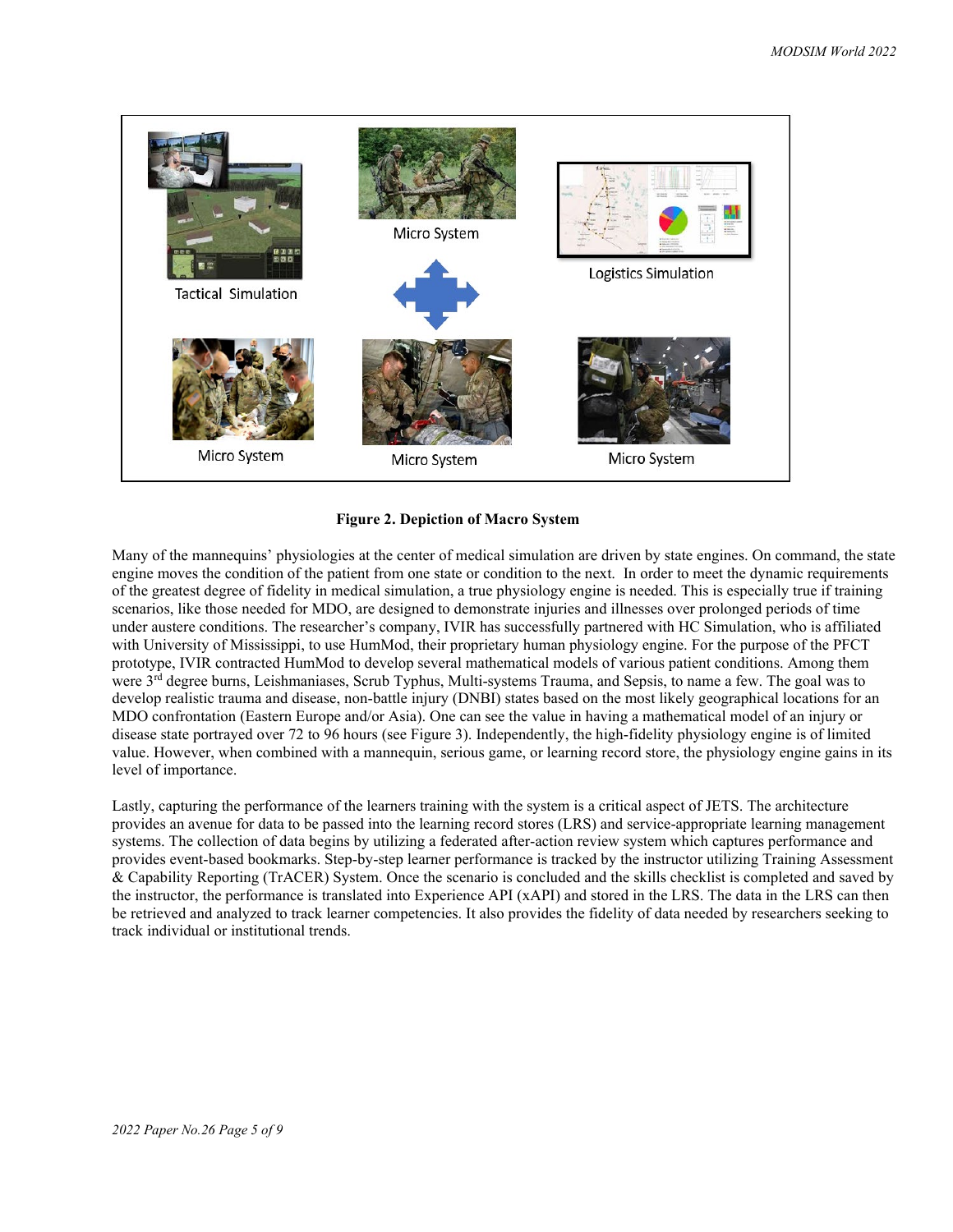

**Figure 3. Physiological changes over 30-hour run-time HumMod Physiology Engine**

Often, the discussion of physiology engines turns to the utility of speeding up the simulated time to allow for instructional purposes. In other words, speeding up the physiology seems to be an attractive option for teaching medical providers what is going to happen over time to a simulated patient with a given set of injuries or disease state. A problem that frequently occurs revolves around what happens to the patient while it is in the fast-forward mode. The provider is not present to intervene if there are injuries that need tended to. For example, if a simulated patient that is bleeding internally at 5 milliliters per minute, is sped up at 50:1 for a period of 36-hours, the patient will be dead and in cardiac standstill when the mannequin is brought back to real time. Despite this current limitation, the author worked with HumMod to develop the ability to speed up the physiology to 50:1 for the purpose of the demonstration and future development.

To determine what features were necessary for the Prolonged Field Care Training (PFCT) System, IVIR conducted extensive front-end research into the nuances associated with prolonged field care. The review of information included journal articles written by U.S. Special Forces Medics who have served in remote locations. In some of those cases, evacuation of casualties took upwards of 7 days (Keenan & Riesberg, 2017). All of the Clinical Practice Guidelines for Prolonged Field Care (PFC) were also reviewed. Over 400 individual skills were identified as relative to PFC. It should be noted that PFC is preceded by TC3. As such, the skills required for TC3 were included in the clinical gap analysis conducted by IVIR. From the list of skills required for PFC and TC3, a design document was produced to determine what features a mannequin would need to have to facilitate the training necessary for PFC [and TC3]. As previously stated, the JETS architecture was being simultaneously developed alongside the PFCT System. In short, the JETS system of systems would be at the heart of the PFCT System. It should also be noted that the DoD Joint Trauma System recently released *Prolonged Casualty Care Guidelines,* (CPG ID:91) (JTS, 2021). It is also apparent that over the past few years, the DoD has shifted the terminology of prolonged field care to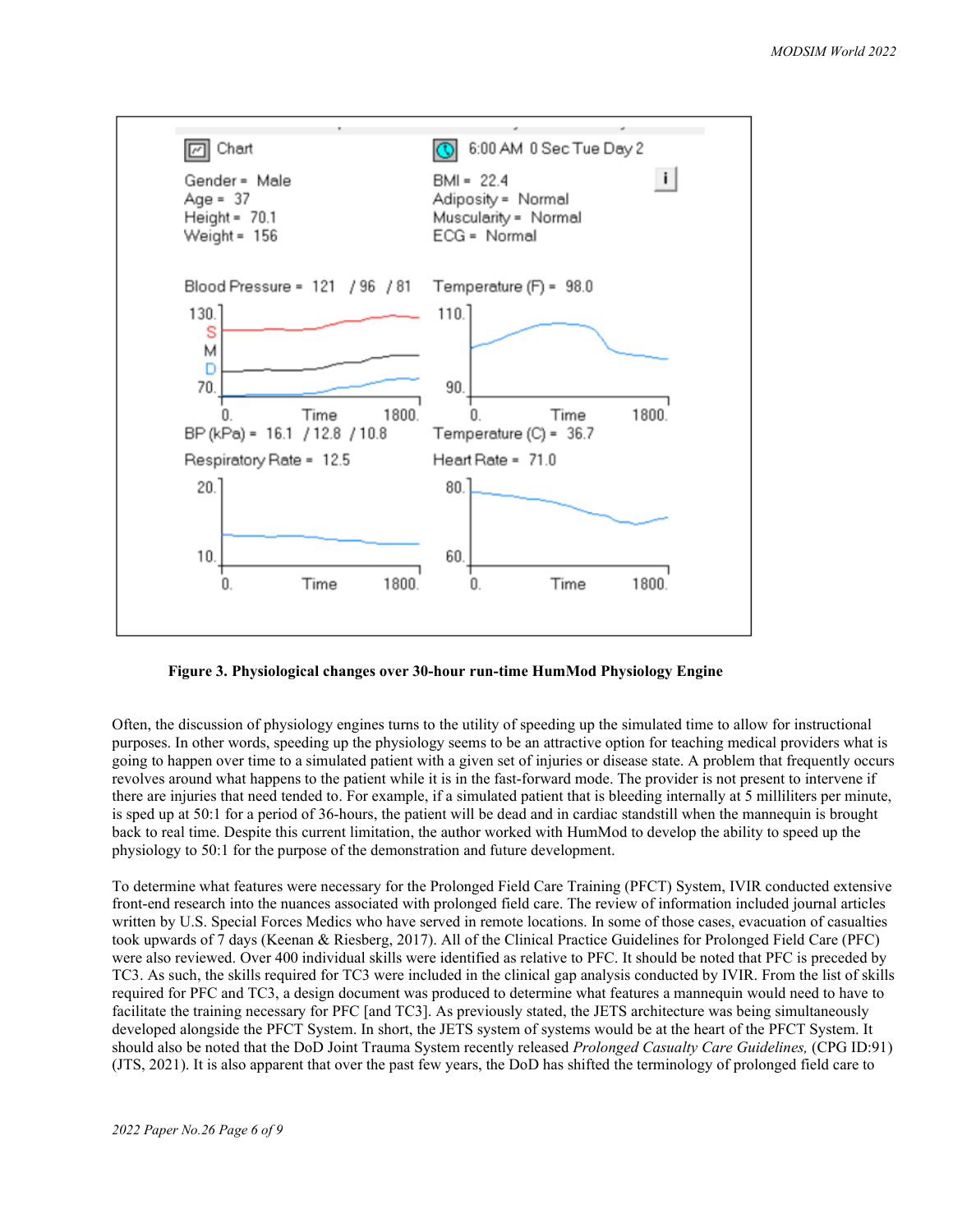prolonged casualty care. This was done to better encompass those non-field entities such as maritime vessels and extended transportation modalities.

#### **RESULTS**

This project demonstrated the initial capabilities of the MMS FOM in 2019 during JETS Phase II. The JETS and PFCT simulation systems are primarily composed of commercial off the shelf items. Individually, those COTS items are technology readiness level (TRL 9). However, when combined with other systems within JETS, the items must be tested as part of the overall PFCT and JETS Systems. At this point in the research and development of PFCT and JETS, the target is to achieve TRL 5. The Prolonged Field Care Training System that was delivered to the government in March 2021, achieved TRL 5 by testing in the environment for which it was designed. An independent medical education company was contracted to expose the system to the rigors of training PFC.

In March 2021, JPC-1 combined PFCT and JETS into a unified project and architecture. A regional demonstration for JETS Phase III was scheduled for 4<sup>th</sup> QTR FY21 to exhibit the abilities of the MMS FOM while running TC3-based scenarios. Due to COVID-19 constraints, a local dry-run was held in 2<sup>nd</sup> QTR FY 22, in lieu of the regional demonstration. The objectives of the local demonstration were:

- Joint synchronous and asynchronous demonstration
- Asynchronous micro system demonstration
- Instructional point of demand demonstration
- Faster than real time operation demonstration
- Tactical system integration demonstration
- Lesson plan support demonstration

During the Phase III final demonstration, the technology was shown as an Asynchronous Mode and a Synchronous Mode (see Figure 4). In the former, a Navy scenario was conducted with a high-fidelity mannequin making up a stand-alone micro system not connected to the internet. It functioned as a separate JETS System. Upon completion, the records of the training event and learner performance were uploaded into temporary file storage and then transferred into the LRS once it was connected to the main JETS network. In addition to the mannequin depicting the care at the point of injury, a part-task trainer for the REBOA was mapped into the federation allowing multi-role training. In the Synchronous Demo, a larger deployment with multiple patients and multiple federated systems was displayed. The demonstrations were conducted at Fort Sam Houston on 23 and 25 February 2022. In March 2022, IVIR will deliver the components of the PFCT/JETS systems to the government.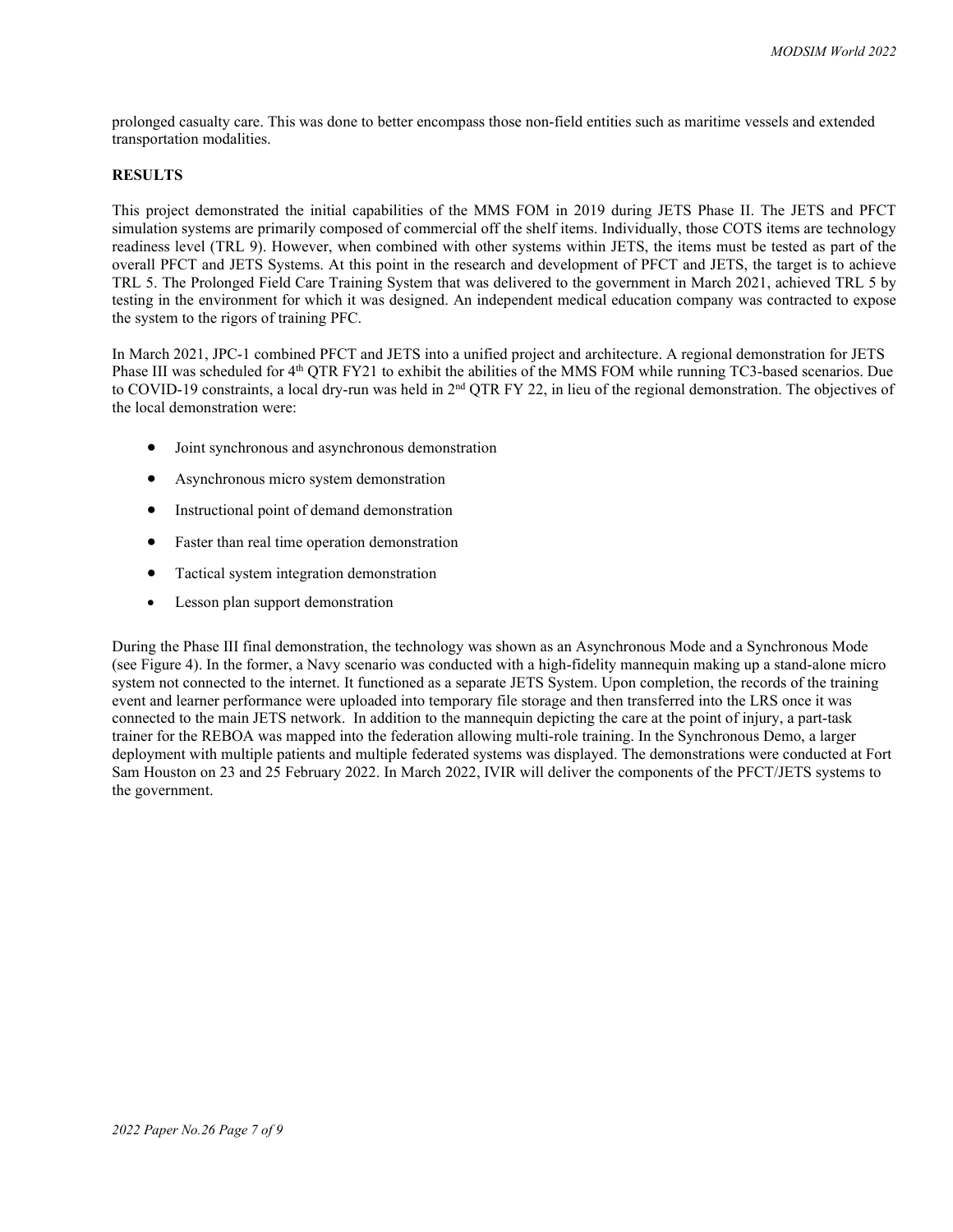

**Figure 4. Depiction of the deployment of modules during JETS Phase III Demonstration**

# **CONCLUSION**

JETS Phase III project demonstrated the gaps identified in PFCT and JETS research are among the factors that also make it uneconomical for commanders and clinicians to participate in the training of tactical healthcare personnel. The JETS architecture enables a beginning-to-end functionality which optimizes the time spent researching, developing, and evaluating training as part of the readiness mission by using COTS technology. With greater efficiency comes greater engagement. The success of future tactical healthcare providers at all roles during MDO will rely on rapid analysis of emerging wound patterns and authoring of training scenarios based on improved Clinical Practice Guidelines. The JETS architecture successfully provides the interoperability needed for seamless joint medical training of the next generation of medical providers at all roles of care. Additional research and development are necessary in order to achieve TRL 9 and ultimately get JETS into the hands of warfighter trainers.

# **ACKNOWLEDGEMENTS**

# Non-Endorsement Disclaimer:

"The views, opinions and/or findings contained in this research/presentation/publication are those of the author(s)/company and do not necessarily reflect the views of the Department of Defense and should not be construed as an official DoD/Army position, policy or decision unless so designated by other documentation. No official endorsement should be made. Reference herein to any specific commercial products, process, or service by trade name, trademark, manufacturer, or otherwise, does not necessarily constitute or imply its endorsement, recommendation, or favoring by the U.S. Government." Acknowledgment Citation:

"These research and development projects/programs/initiatives were conducted by Information Visualization and Innovative Research Inc. and were made possible as follows: